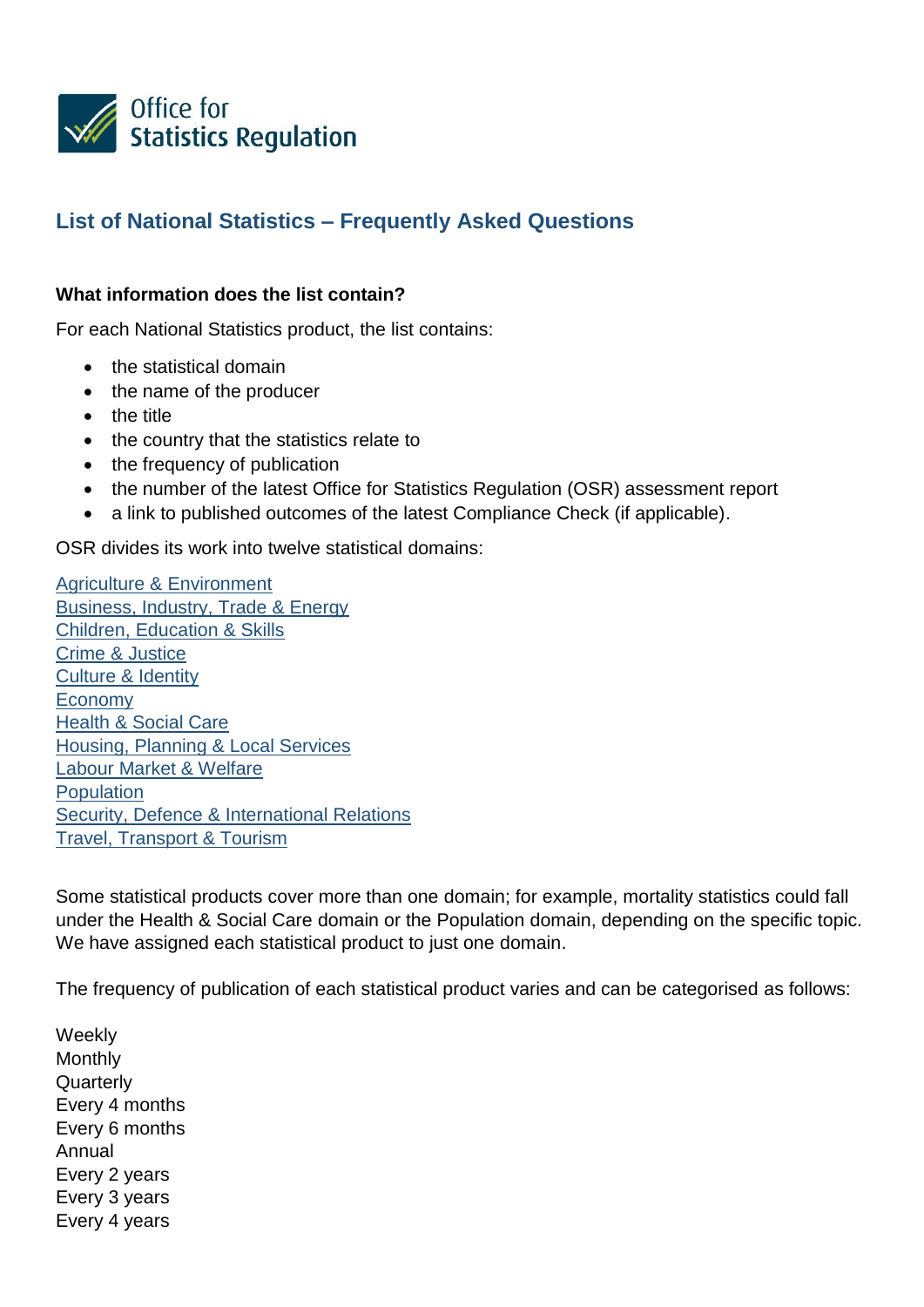Every 5 years Every 7 years Every 10 years Ad hoc - releases that have an irregular publication schedule.

## **How did you compile the list?**

Until 2016, the National Statistician's Office produced and published a list of all official statistics, including National Statistics. The list was based on a data extract from the main government website, [gov.uk.](https://www.gov.uk/) However, there were some limitations to this data extract, for example it did not include statistics produced by organisations that do not publish on gov.uk, such as Scottish Government.

The [Government Statistical Service \(GSS\) Data](https://gss.civilservice.gov.uk/blog/2016/09/dont-know-dont-know-gss-data-discovery/) Discovery project, which aims 'to research and identify the feasibility, implications, risks and benefits of developing a standard approach to data publishing across the GSS, making it easier for users to find, access and interrogate our data' conducted an exercise to update this list. The project received around a 70 per cent response rate from lead statisticians, who checked the validity of this list, across producer organisations.

Using these two lists as a starting point, we verified the accuracy of existing information and updated and added information using gov.uk and the websites of the Devolved Administrations. Members of OSR who specialise in a statistical domain manually checked the list of National Statistics for that domain. They updated names of statistical products where they had changed, removed statistical products that are no longer published, and added in statistical products that were missing from the list. To confirm that a statistical product was designated as a National Statistic, we traced each product back to the relevant OSR assessment report. For a small number, there was uncertainty about the National Statistics status; for example, because we could not find a reference to the product in any assessment report. In these cases, we contacted the lead statistician or Head of Profession to gather further information (such as name changes) and, where necessary, challenged the labelling of the statistical product as National Statistics if there was no evidence that it is a National Statistic.

#### **How do you maintain the list?**

We aim to publish updates to the National Statistics list four times a year. We maintain an internal log of changes to be made to the list. We update the log primarily based on our published decisions:

- designations of new National Statistics (Assessments)
- confirmations of continuing designations as National Statistics (Assessments and Compliance Checks)
- de-designations and re-designations (recorded on our [register of de-designations\)](https://www.statisticsauthority.gov.uk/osr/what-we-do/assessment/register-of-de-designations/)

Heads of Profession are also required to advise us of plans to discontinue National Statistics or transfers of responsibility for the production of the statistics to another producer. Our domain topic experts also share their intelligence about changes to National Statistics – for example, changes to the name of the statistics or the producer and any changes in content such as the merging of statistical outputs.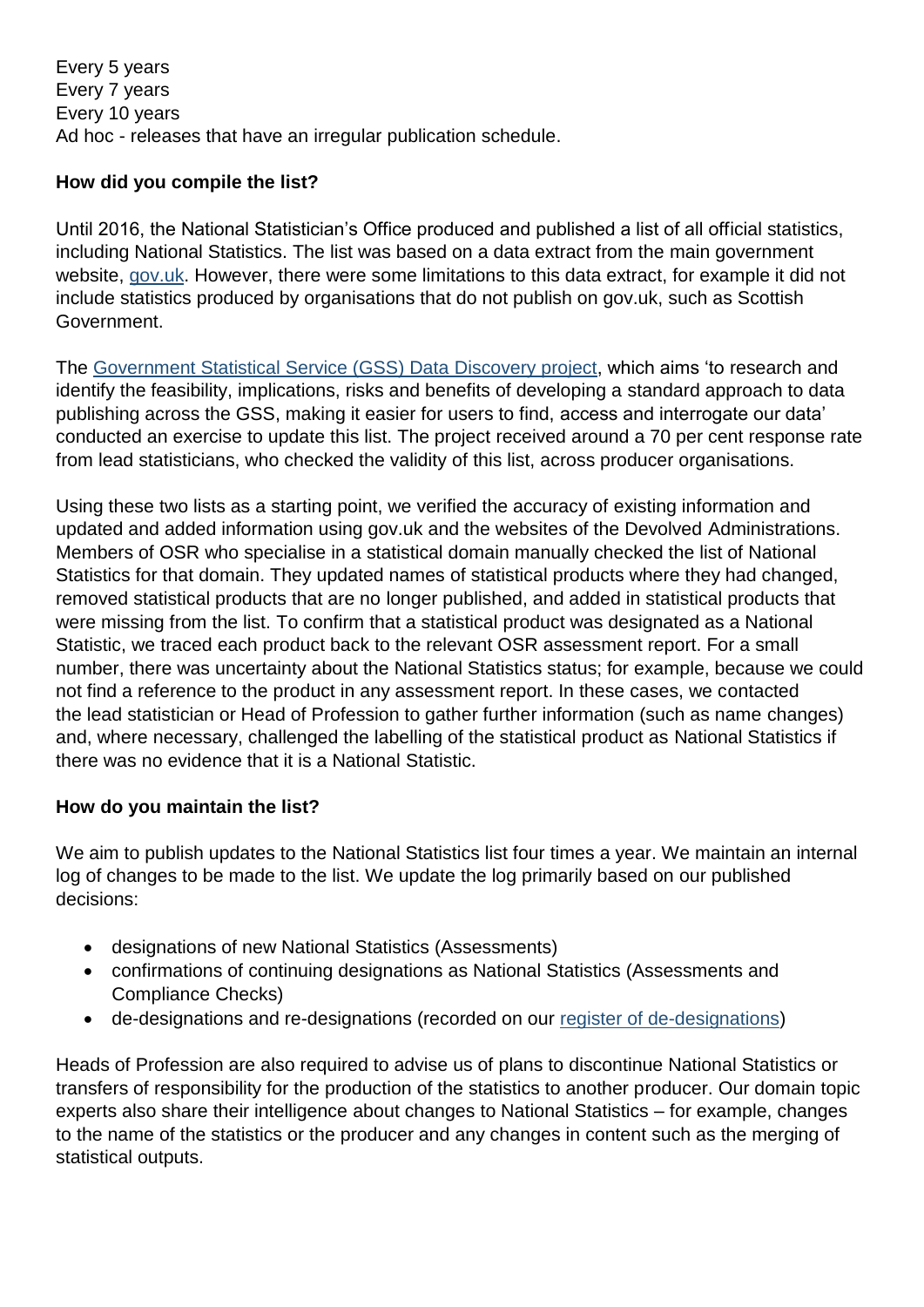Every time we publish the National Statistics list we send it to Heads of Profession and ask them to alert us to any changes we have not picked up, and these will be processed with the next update.

In summer 2019 we are carrying out a review of the National Statistics list to understand all the ways it is used and to further improve its content and presentation. We are inviting feedback and ideas for improvement to be sent to [regulation@statistics.gov.uk.](mailto:regulation@statistics.gov.uk)

## **What can I use the list for?**

The list contains all National Statistics produced by UK Government departments, Devolved Administration bodies and arm's length bodies.

It can be used to search for statistics by domain, producer or country. Care should be taken when comparing the total number of National Statistics products across departments or countries, as apparently similar-sounding titles of statistical products can contain very different information.

## *Comparisons by statistical producer or geography*

Devolved Administrations are structured differently from each other. This influences the production of statistics in those countries, both in terms of the number of statistical producers and the distribution of statistical products among producers. For example, the majority of Welsh statistics are produced centrally by one government body, the Welsh Government. As a result, the Welsh Government is the second largest producer of National Statistics after the Office for National Statistics. There are also a handful of official statistics producers in Wales. By comparison, in Scotland, there are three main producers of statistics: the Scottish Government, National Records of Scotland, and Information Services Division Scotland (a division of National Services Scotland, part of NHS Scotland). Each of these organisations produces between 40 and 60 National Statistics products, and, combined, they publish more National Statistics products than the Welsh Government. The Northern Ireland Statistics and Research Agency (NISRA) is the principal source of official and National Statistics in Northern Ireland. NISRA statisticians produce National Statistics in Northern Ireland government departments and some other public bodies. So, it is important to take into account these different structures when comparing the number of National Statistics products between countries and producers.

It is worth noting that many National Statistics products cover two or more countries. As comparisons between individual countries do not capture these aggregated outputs, they are unlikely to reflect the full extent of differences between countries. Also, some statistical producers produce National Statistics products at multiple geographical levels. For example, some of the statistics produced by the Office for National Statistics cover the whole of the United Kingdom, some cover Great Britain, and others cover England and Wales. Similarly, depending on the topic area, the Department for Environment, Food and Rural Affairs produces either statistics at the UK level or England-specific statistics.

#### *Comparisons by statistical domain*

Many statistical domains align closely with government policy areas. Statistical domains that align with a policy area that is devolved (for example, education statistics) may be more likely to have a higher number of National Statistics products, as each administration releases its own statistics, than those domains that align with a policy area that is less, or not, devolved.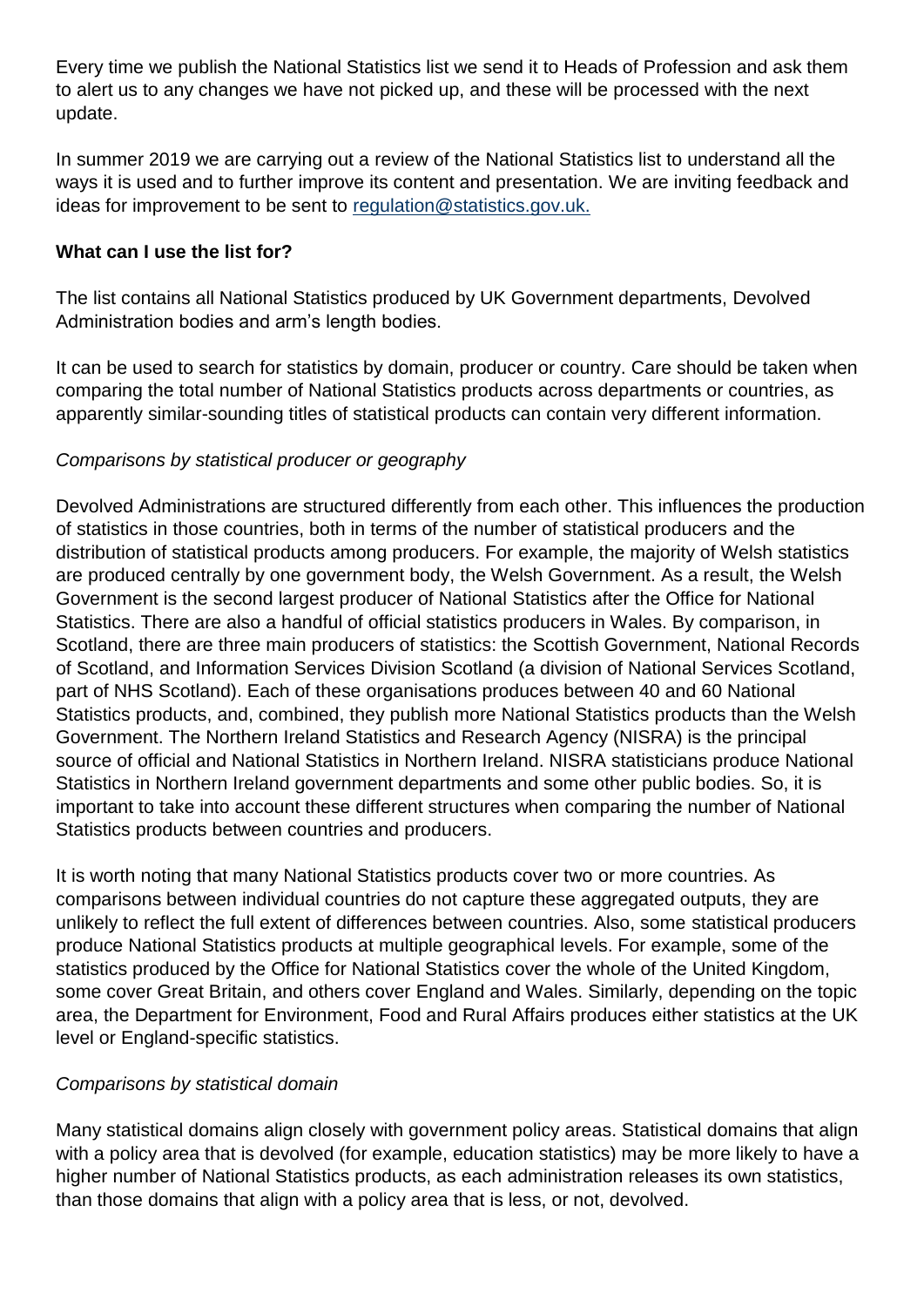Another possible reason for differences in the number of National Statistics products between statistical domains is the way that the statistics are defined and classified. Health and Social Care is such a large domain partly because there are a lot of National Statistics products on related topics, such as deaths (which are produced by a number of different departments). In other domains, like Crime and Justice, producers have taken a different approach, by combining a lot of related information into one product. A good example of this is ONS's 'Crime in England and Wales' release, which includes statistics on all crime types in one product rather than producing a separate bulletin for each crime type.

#### *Comparisons with official statistics*

The number of National Statistics products may not be proportionate to the number of official statistics products. For example, in the Labour Market and Welfare domain, there are few National Statistics products on welfare but a large number of official statistics products on this topic. All official statistics released by a department can be found on gov.uk, the Devolved Administration's websites, or, for ONS, on the [ONS website.](https://www.ons.gov.uk/)

#### **Office for Statistics Regulation**

April 2019